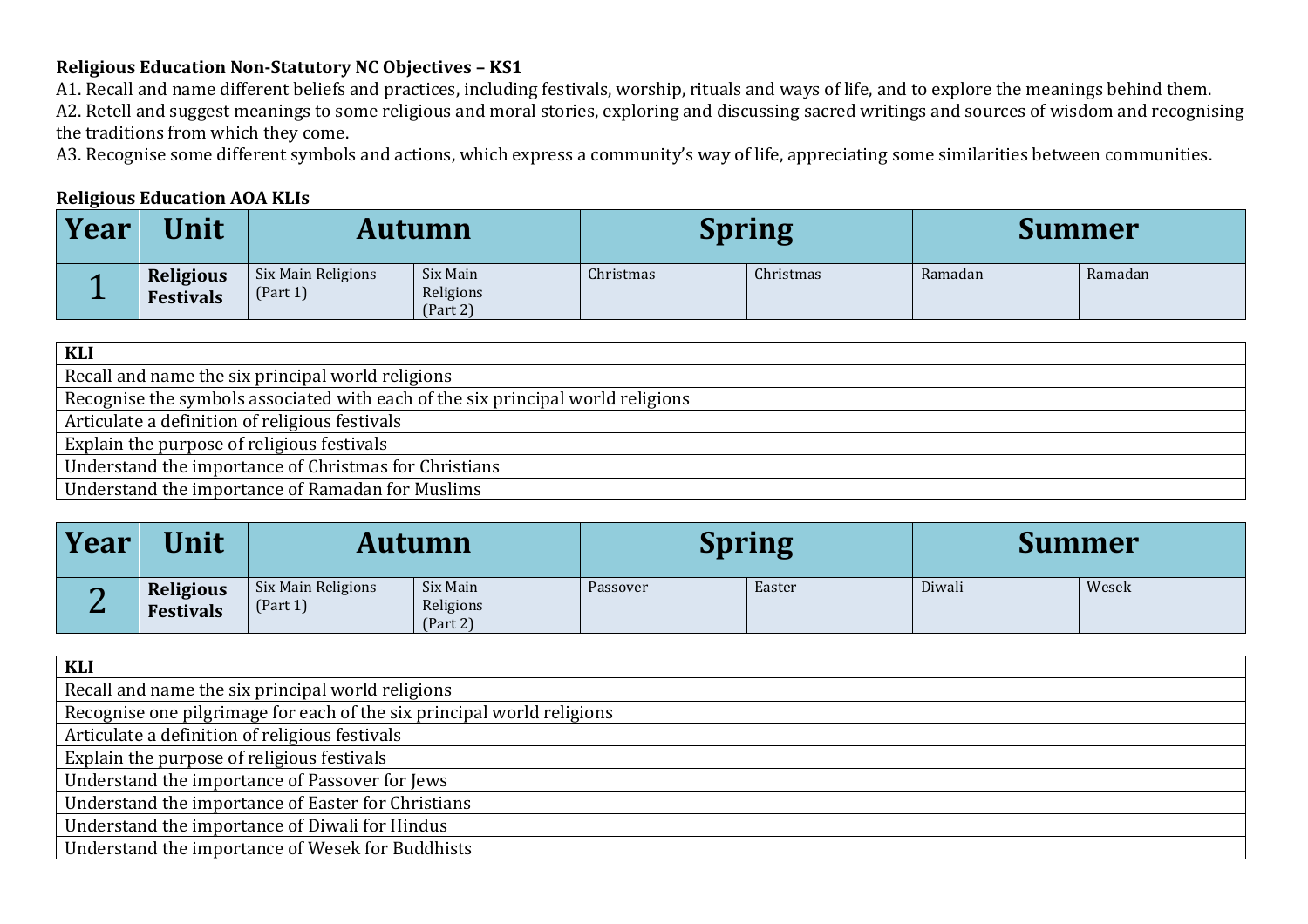## **Religious Education Non-Statutory NC Objectives – KS2**

A1. Describe and make connections between different features of the religions and worldviews they study, discovering more about celebrations, worship, pilgrimages and the rituals which mark important points in life, in order to reflect on their significance.

A2. Describe and understand links between stories and other aspects of the communities they are investigating, responding thoughtfully to a range of sources of wisdom and to beliefs and teachings that arise from them in different communities.

A3. Explore and describe a range of beliefs, symbols and actions so that they can understand different ways of life and ways of expressing meaning. B1. Ask and respond to questions about what individuals and communities do, and why, so that pupils can identify what difference belonging to a

community might make.

B2. Observe and recount different ways of expressing identity and belonging, responding sensitively for themselves.

B3. Notice and respond sensitively to some similarities between different religions and worldviews.

C1. Explore questions about belonging, meaning and truth so that they can express their own ideas and opinions in response using words, music, art or poetry.

C2. Find out about and respond with ideas to examples of co-operation between people who are different.

C3. Find out about questions of right and wrong and begin to express their ideas and opinions in response.

## **Religious Education AOA KLIs**

| Year | Unit                                              |                    | Autumn        | <b>Spring</b> |                                     | <b>Summer</b>    |
|------|---------------------------------------------------|--------------------|---------------|---------------|-------------------------------------|------------------|
| U    | <b>New</b><br><b>Testament</b><br><b>Parables</b> | The Good Samaritan | The Rich Fool | The Sower     | The Lost Sheep and<br>The Lost Coin | The Prodigal Son |

| <b>KLI</b>                                              |
|---------------------------------------------------------|
| Articulate a definition of a parable                    |
| Explain the purpose of a parable                        |
| Recall and name the four Gospels                        |
| Explain the Parable of The Good Samaritan               |
| Explain the Parable of The Rich Fool                    |
| Explain the Parable of The Sower                        |
| Explain the Parable of The Lost Sheep and The Lost Coin |
| Explain the Parable of The Prodigal Son                 |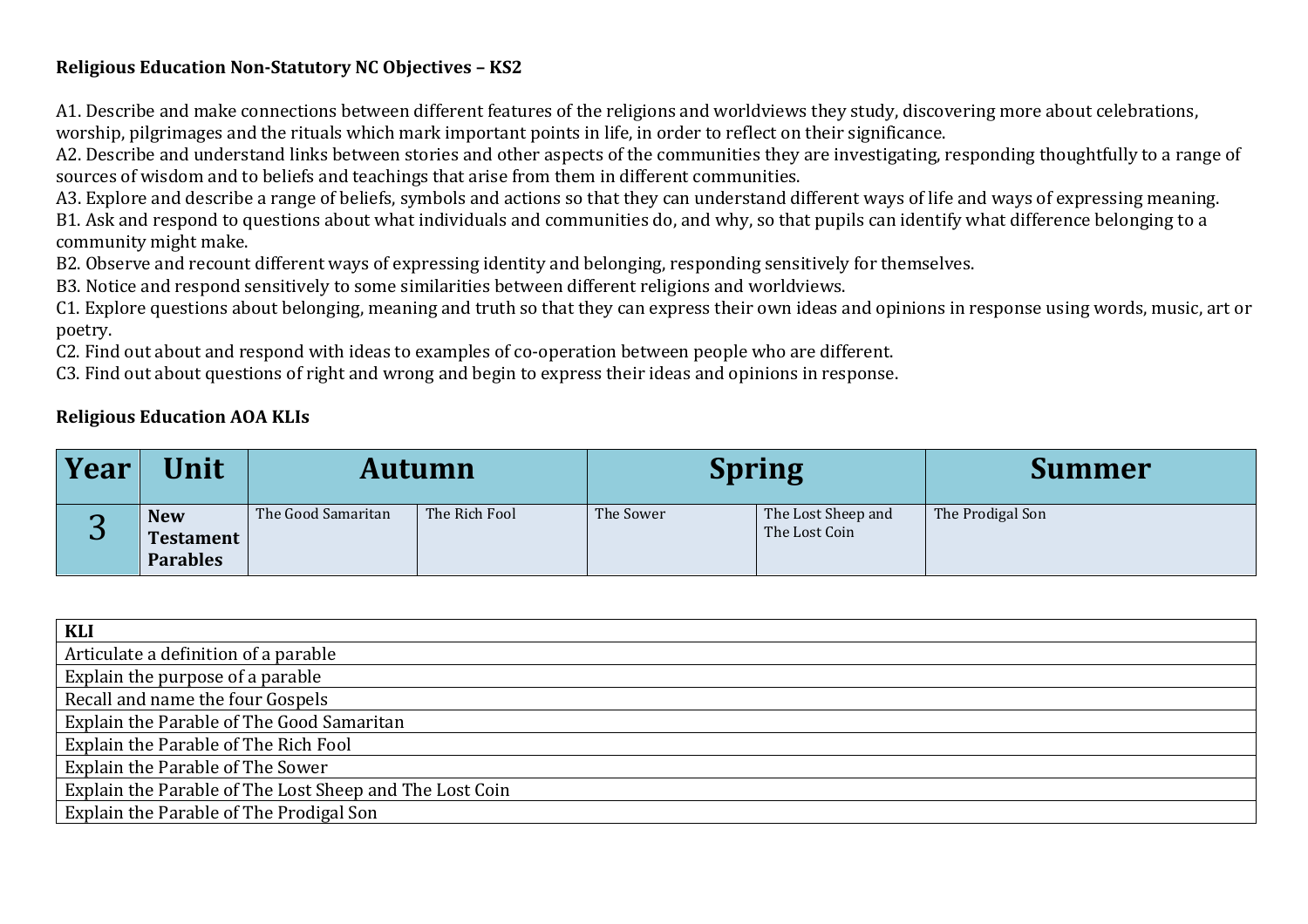| <b>Year</b> | Unit                                 | <b>Autumn</b>    |           | <b>Spring</b>      |                              | Summer         |        |
|-------------|--------------------------------------|------------------|-----------|--------------------|------------------------------|----------------|--------|
| Δ.          | <b>The Torah</b><br>and<br>The Quran | In the Beginning | The Flood | Sodom and Gomorrah | Abraham, Isaac and<br>Israel | Jacob and Esau | Joseph |

| <b>KLI</b>                                                                           |
|--------------------------------------------------------------------------------------|
| Recall and name the three sacred texts associated with the Abrahamic religions       |
| To know the 'Creation Story' according to Judaism, Christianity and Islam            |
| To know the story of Noah according to Judaism, Christianity and Islam               |
| To know the story of Sodom and Gomorrah according to Judaism, Christianity and Islam |
| To know the story of Abraham according to Judaism, Christianity and Islam            |
| To know the story of Jacob and Esau according to Judaism, Christianity and Islam     |
| To know the story of Joseph according to Judaism, Christianity and Islam             |

| Year | Unit                                 |                     | <b>Autumn</b>  |                      | <b>Spring</b>   | <b>Summer</b>       |                              |
|------|--------------------------------------|---------------------|----------------|----------------------|-----------------|---------------------|------------------------------|
| ◡    | <b>The Torah</b><br>and<br>The Quran | The Prince of Egypt | The King-Maker | The Kingdom of David | Elijah and Ahab | Jonah and the Whale | Daniel and The Lion's<br>Den |

| KLI                                                                                   |
|---------------------------------------------------------------------------------------|
| Recall and name the three sacred texts associated with the Abrahamic religions        |
| To know the story of Moses according to Judaism, Christianity and Islam               |
| To know the story of King Saul according to Judaism, Christianity and Islam           |
| To know the story of King Solomon according to Judaism, Christianity and Islam        |
| To know the story of Elijah and Ahab according to Judaism, Christianity and Islam     |
| To know the story of Jonah and the Whale according to Judaism, Christianity and Islam |
| To know the story of Daniel and The Lion's Den according to Judaism and Christianity  |